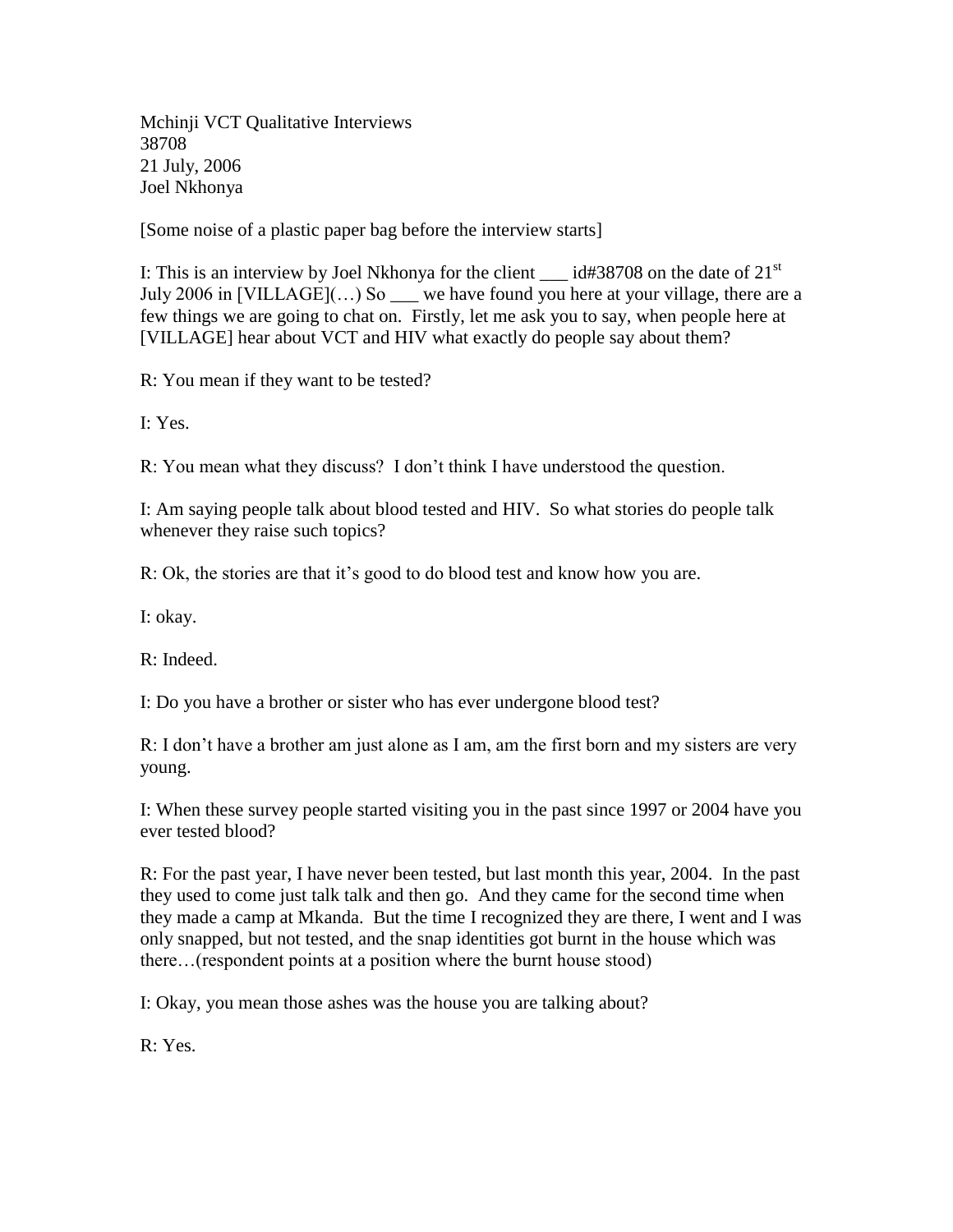I: What worries are there to people who refuse to undergo blood test I they are approached? Even to you what worries can you say?

R: To me I have no worries.

I: No worries.

R: No worries, because if I accepted that they should test me, it means there was no worry.

I: Okay.

R: Indeed, it means there was no worry.

I: But maybe from your neighbors and friends, what worries do they have of failing to test blood?

R: I can't know their thoughts.

I: Okay.

R: I can't know what they think in their hearts.

I: Okay.

R: Indeed.

I: I remember in the past years the survey people could get your blood and go with it to Mchinji or Lilongwe hospital and bring the results later. But now in 2006 the system changed, so much that the results were told to you instantly. What way would you prefer of hearing the results instantly or later after some weeks or months?

R: Let me say it's the same, whether they test you there and then or you go to the hospital, you see it there.

I: Okay.

 $R: E-e-e$ .

I: When the kafukufuku [Chichewa for research] people asked you for the very first time that, \_\_\_\_ we want to test you blood. How did you feel?

R: My heart was just okay, and from that time my heart has not changed, am just ok.

I: Okay.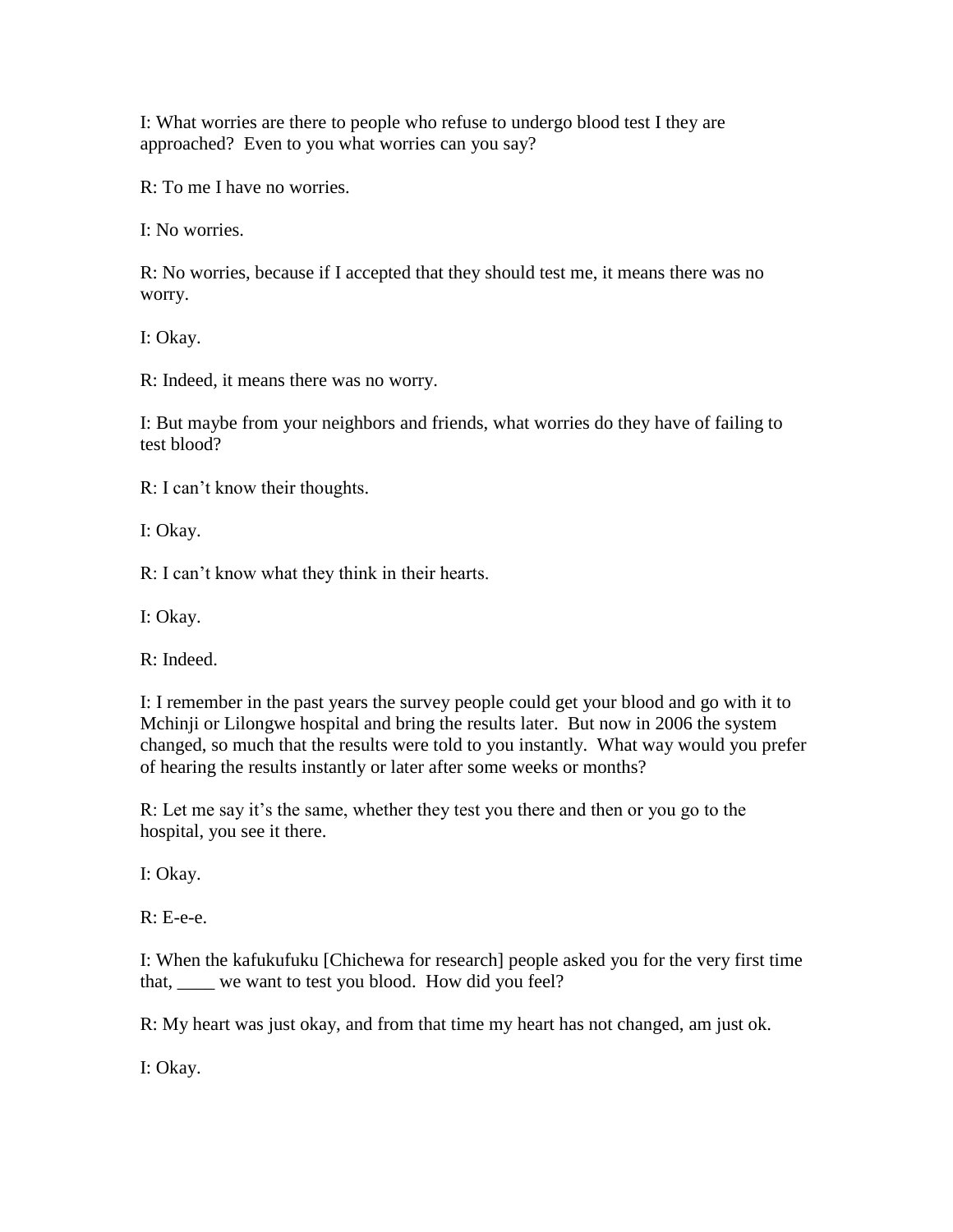R: My heart is not even beating faster. [Laughs]

I: Okay. Of course others just upon hearing of blood test their body completely changes at spot.

R: Those are just worries to people who do not think properly.

I: Okay.

R: E-e-e.

[Interviewer and Respondent laugh]

I: Okay.

R: Indeed.

I: When these blood testing people come, they also offer counseling. Did you see their counseling as helpful to you or not?

R: You mean before testing me or after testing?

I: They counsel on both, before they test you, you are supposed to be counseled and after testing you they have to counsel you again. But am mainly asking you the counseling before testing you: how was it?

[Respondent remains quiet]

I: Did they just arrive and prick your finger without counseling you?

R: Of course they just arrive and said we want you. So we sat there and later they asked me whether it was possible for them to test both of us me and my wife. I told them its ok with me but I don't know of my wife.

I: Okay.

R: Then I called my wife and we decided that we should be tested. Then my wife left where she was being attended by other counselors who had come together with those who were interviewing me.

I: Okay, so you mean there was no formal counseling on blood testing before they took your blood?

R: But about counseling….

[Laughing]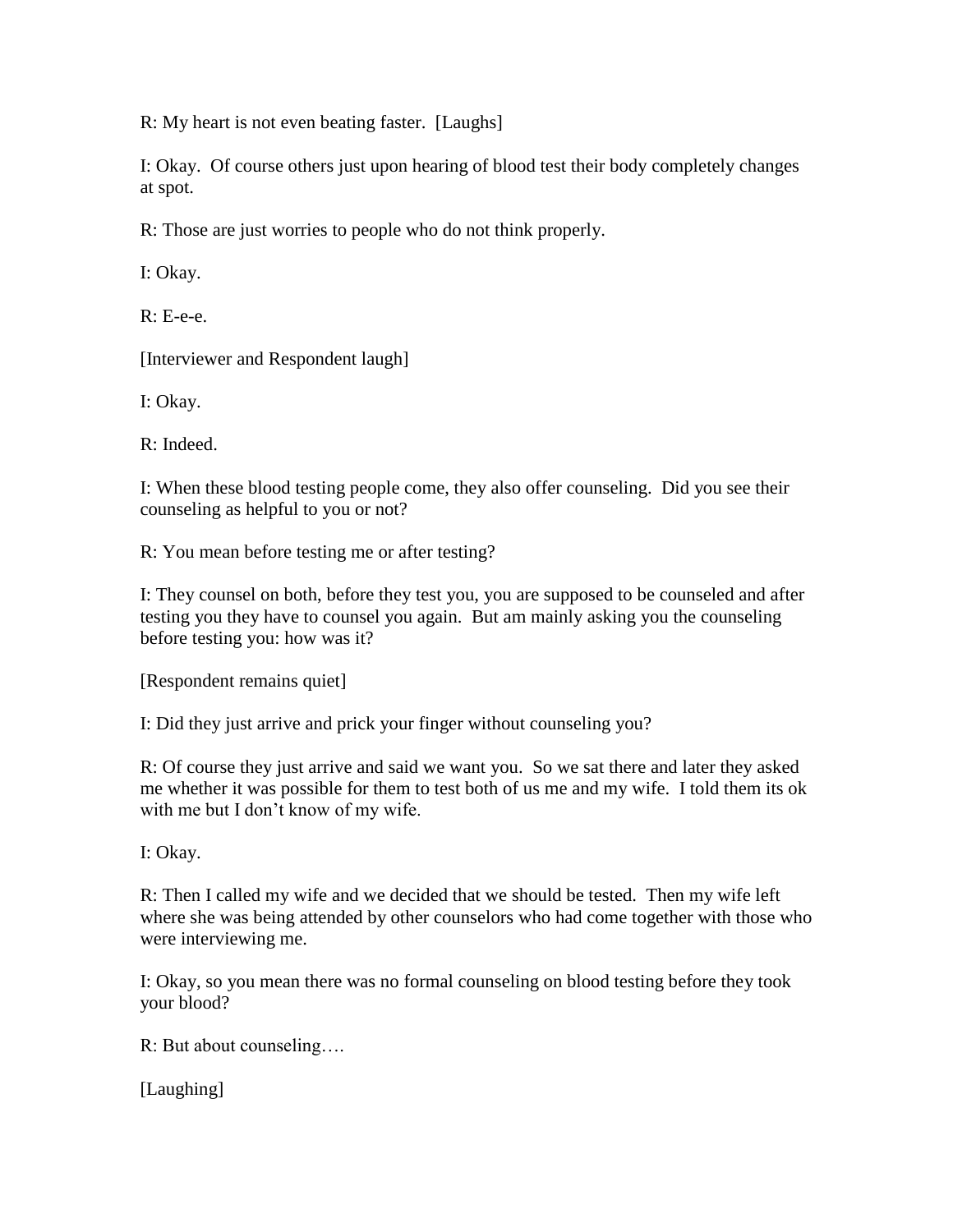I: Be free to explain because it will help us to know whether our approach to people we visit in the village is okay, or needs to be improved. We need as kafukufuku [Chichewa for research] people to explain to our respondents what we have come for and what we want, so please feel free to say whether you were counseled or not counseled at all.

R: Yah, they gave the counseling. What they said was, we can test you alone separate from your wife and the results be communicated independently or we can test you together with your wife. So when they tested me, they showed me the results and off they went.

I: Okay.

R: Eyah.

I: You have said that you had a chance of being counseled together, though the testing was done separately. Have you seen any change since you were tested till today?

R: On my life I have not seen any change.

I: Not even quarrels that maybe it's you my husband or wife who accepted those VCT people to come and test us?

R: Not at all. There is nothing of that sort.

I: It does happen that couples at times quarrel after the visitors have gone that you are the one who allowed those survey people to come and ask us for blood test.

R: No.

[Respondent and interviewer shift place to inside the unfinished house to avoid disturbance from passersby. Some noise of children in the background.]

I: What I meant is that did your wife not complain that you were the one who first accepted that the kafukufuku guys [research team] should test you as a couple before consulting her first?

R: No she did not complain and there were no quarrels.

I: Okay.

R: E-e-e. There have been no quarrels since then.

I: So you say, you were counseled together with your wife?

R: Eya.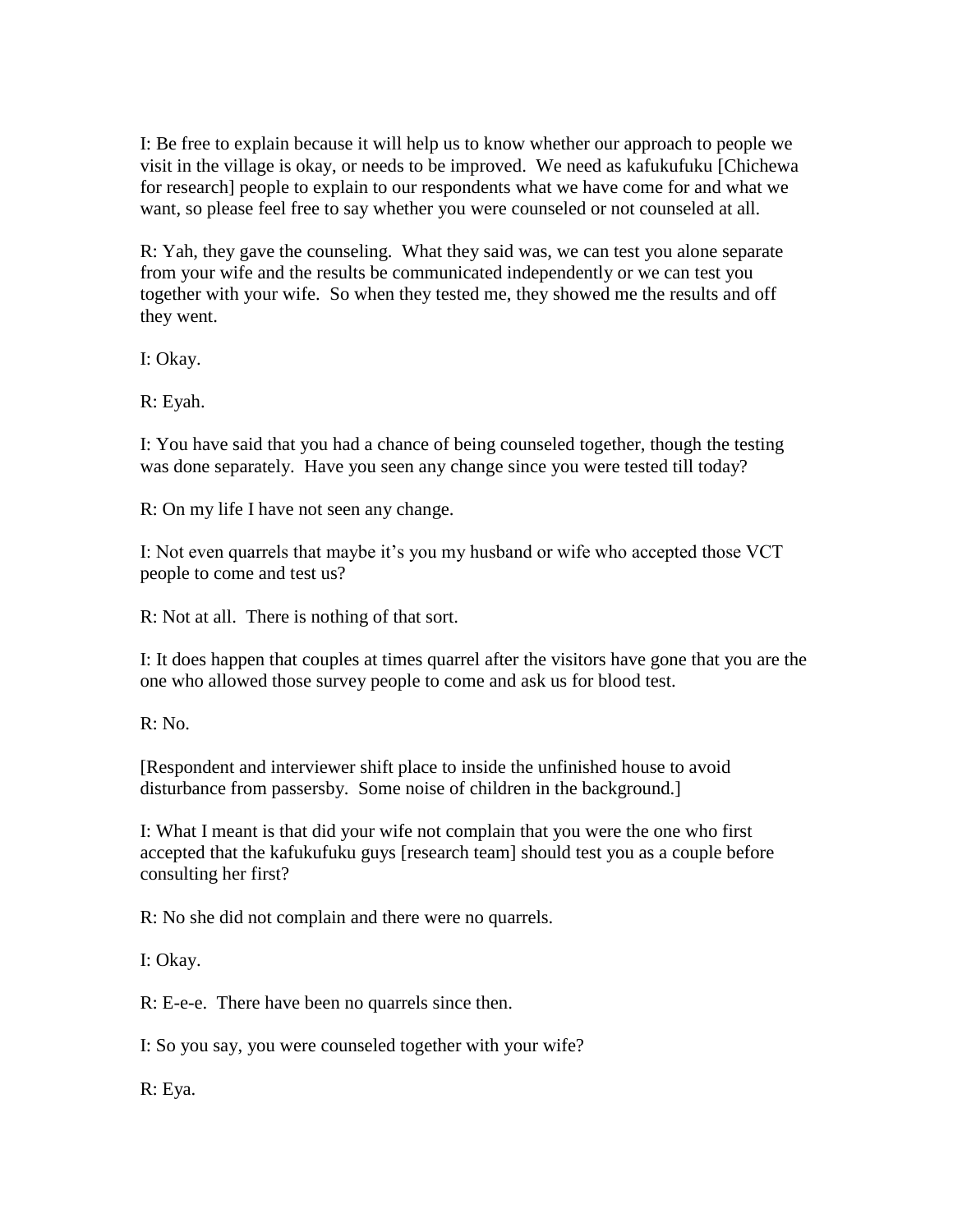I: Okay.

R: E-ee-e.

I: Do you go to any church?

R: I go to the African Church. But it has taken me almost three months without going there.

I: Okay.

R: Eyah.

I: We hear the messages of blood testing and HIV from different sources these days, in addition to pastors of different churches. Now for the past months you were going to the church, what did your pastor say on blood testing or HIV?

R: The pastors talked of that almost every Sunday, they could tell the Christians that the world now is dangerous, we need to protect ourselves. The pastor stressed protection from kachilombo [Chichewa term for HIV] that starts AIDS in people's bodies.

I: Okay.

R: The blood testing messages and HIV is talked even in funerals where people are gathered in sorrow after losing their beloved.

I: Do village heads also stand up in funerals as well to talk about kachilombo [Chichewa term for HIV]?

R: Not as such, the village head just speaks partly and he leaves the big part to the church people who talk more.

I: Are the church people free to talk such stories in funerals?

R: Eyah.

I: What if you compare the way church people talk on HIV and the way hospital people talk on the same. What difference is there?

R: The way hospital people and church people talk?

I: Yes, any difference?

R: Difference? I see them the same.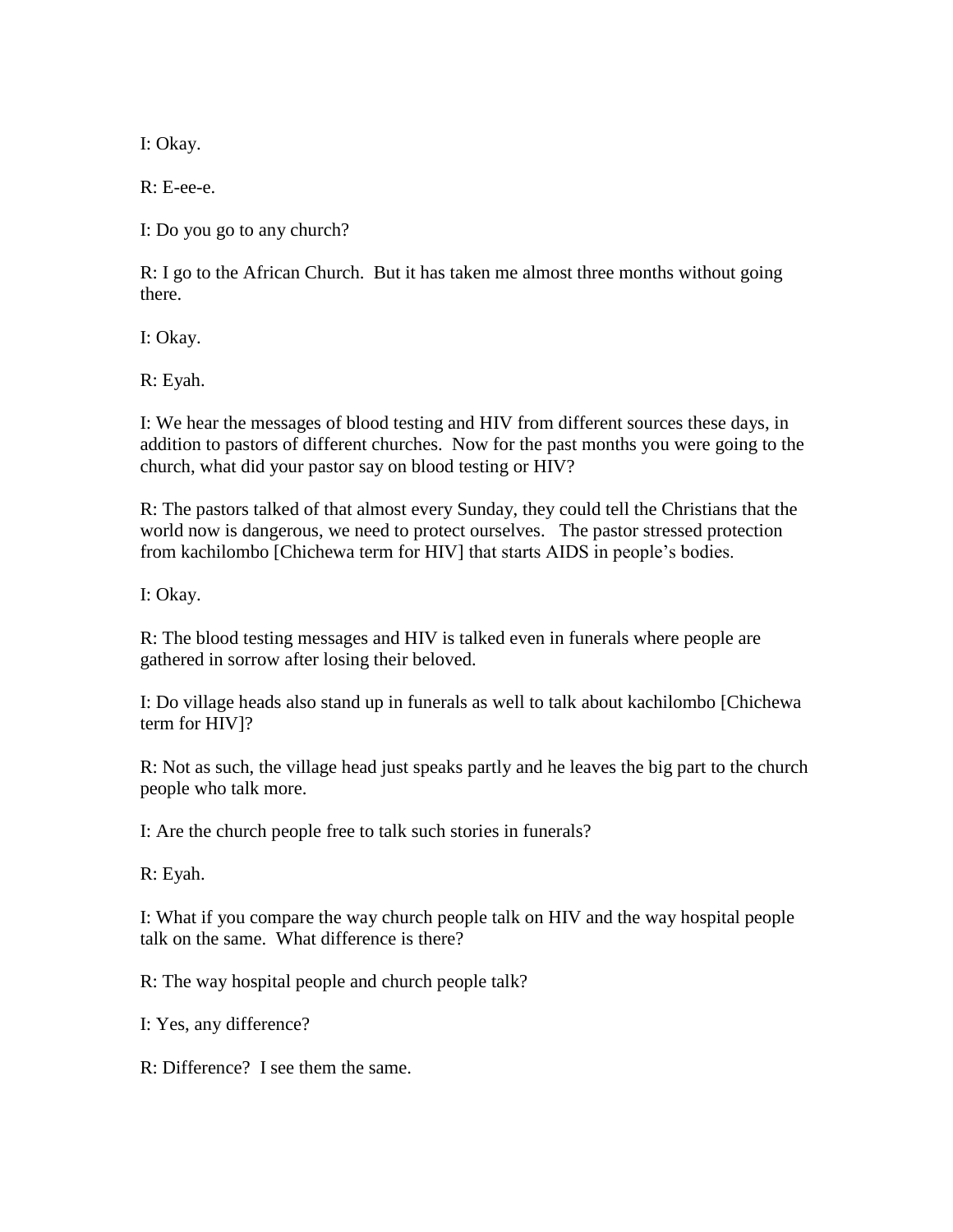I: Do church people mention condoms?

R: No, church people do not speak of condoms.

I: So they don't?

R: But hospital people do mention of condoms.

I: Okay.

R: Or even on the radio, they too mention condoms.

I: Do people here in the village free to go to a shop and buy a condom, if they fail to resist sexual desires and want to have sex?

R: You mean to go and buy a condom?

I: Yes, I mean to go to a shop for example shop of Mr. \_\_\_\_\_ and ask, Mr. \_\_\_\_\_ do you have condoms? Especially during broad daylight?

R: I can't know in their hearts, maybe they are shy [ashamed].

I: Okay.

R: Yes it all depends on how one was born shy or not shy.

I: okay.

R: Indeed.

I: Now when they came this time around and got tested. How was it?

R: You mean after testing? They arrived and showed us their measuring materials.

I: Okay.

R: They were two materials like pens. The materials had two lines at the middle. Then they explained that if both lines were colored it means you have kachilombo [Chichewa term for HIV], but if only one line is colored it means you don't have.

I: Okay, you mean the lines one was about the other or at the same level?

R: No the lines were labeled at the same place.

I: Okay.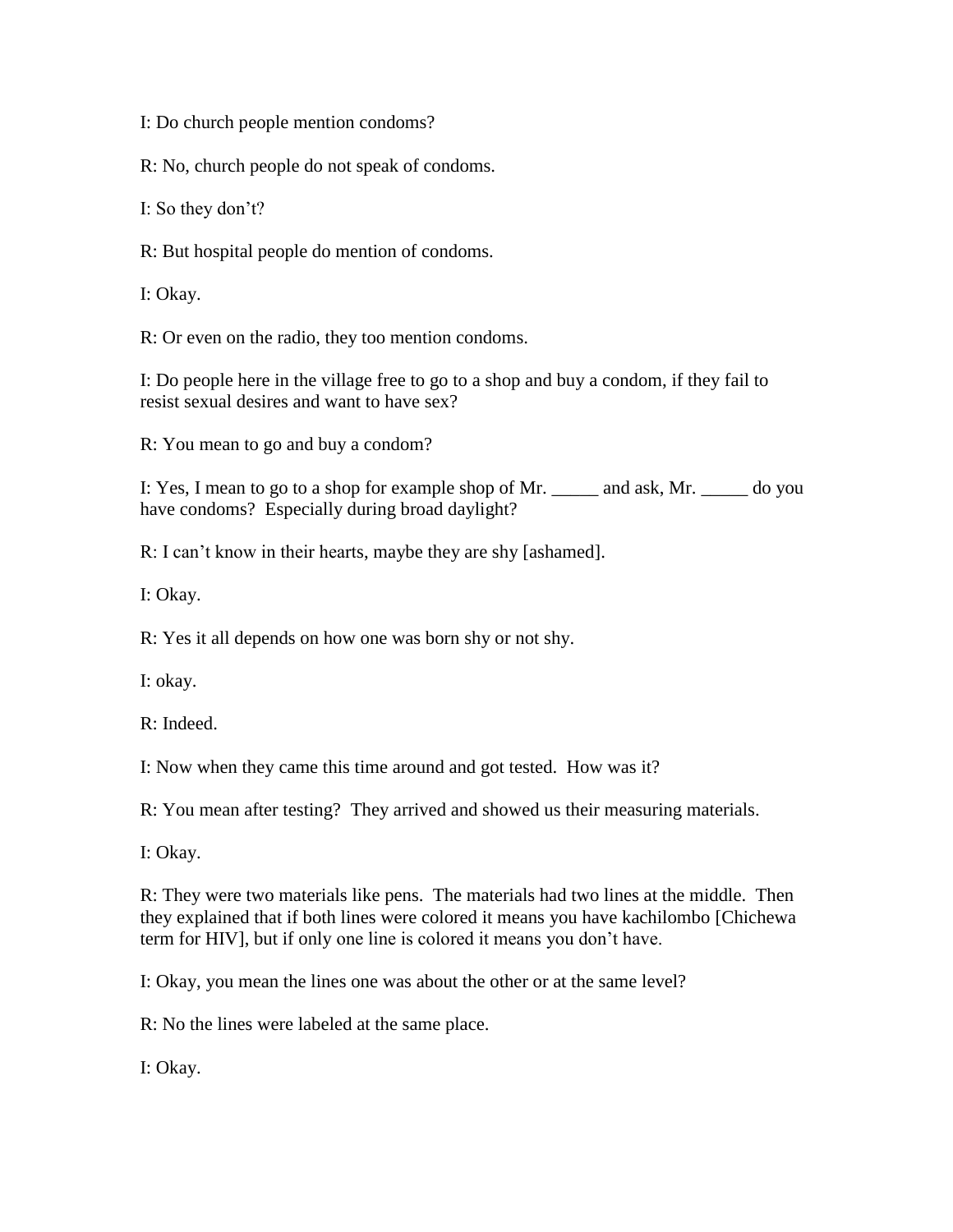R: Indeed.

I: So you mean when they got your blood, each one of you had to observe on his own?

R: When they got the blood, they were there for some minutes and later came showed me and my wife.

I: Okay. So they had separate measuring instruments for each one of you?

R: E-e-e.

I: When the results were out, did you try to share with your wife to say my results are like this, like this!

R: But from what they told us, we believed that it's like that. According to what they told us!

I: Okay.

R: E-e-e.

I: Did they say you have been found with it or not?

R: It just took what they explained at first on how their instruments work. But we were not told whether we have been found with it or not.

I: Okay.

R: They told us that if two lines appear it means you have been found with kachilombo [Chichewa term for HIV].

I: Okay.

R: Yah that's what they explained.

I: So did the lines change color?

R: Color of what type? [Respondent seems a bit uncomfortable with the results issue]

I: What I mean is that: Were you not told that if this color or lines appear its when you have it or when these colors or lines appear then you don't have it?

R: Yes, they spoke. They said one line it means you don't have the kachilombo [Chichewa term for HIV], but with me both lines appeared colored.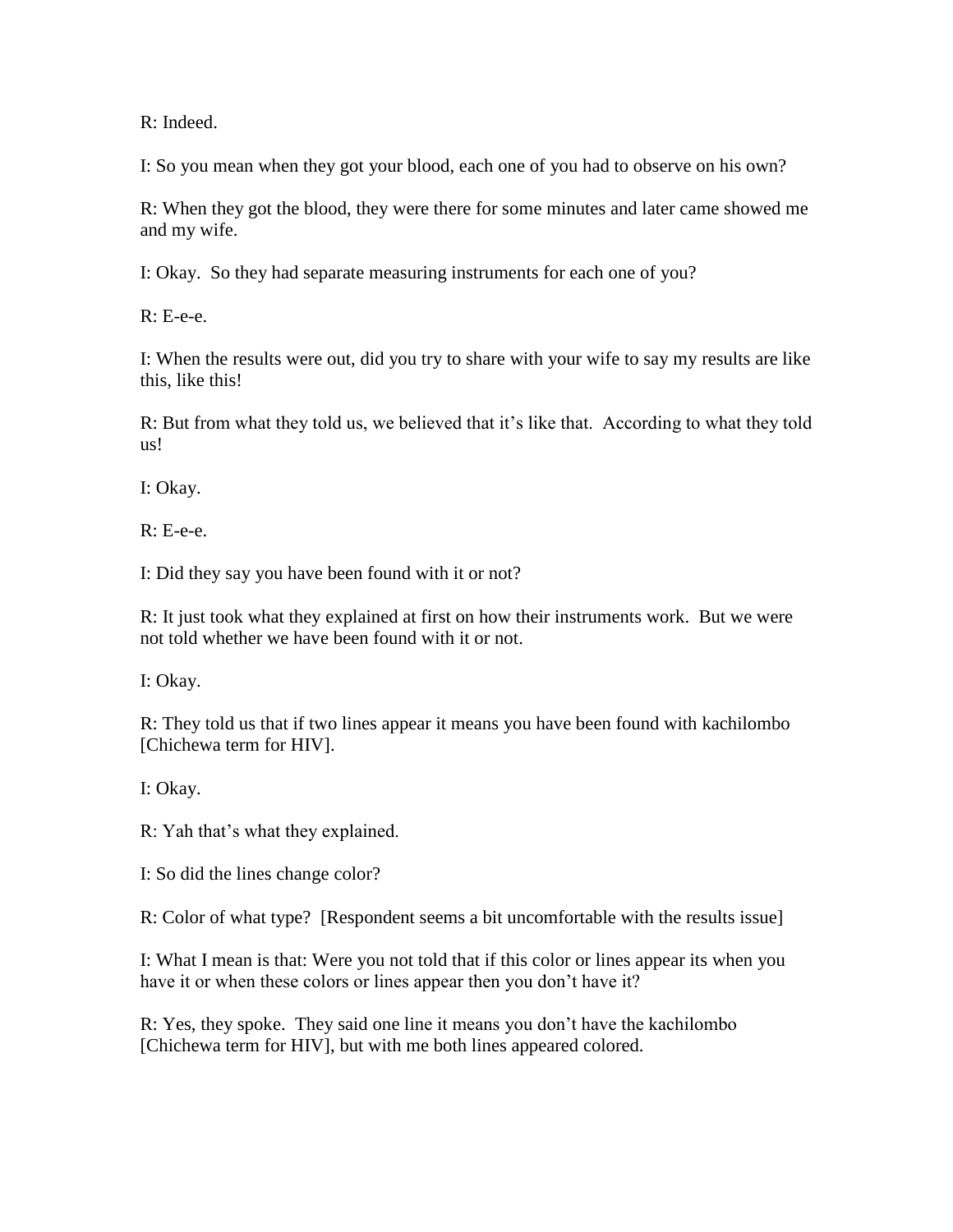I: Okay, did that mean you don't have kachilombo [Chichewa term for HIV]?

R: E-e-e.

I: We have already said that the church people can talk about AIDS and the hospital people as well. Now imagine in a family set up where a spouse is found with kachilombo [Chichewa term for HIV] and the other not. Do married people in these situations use condoms to avoid reinfecting each other?

R: But to say the wife is not having and the husband is having? What a family? Any way I have heard a case like that at the market of a certain lady who was fat, but when she was pregnancy she went to the hospital for blood test and she was found with it. So as it happened so, they called for her husband too, to be tested and when he was tested, he was found negative.

I: Okay.

R: So the lady came out of the hospital crying and we don't know whether the family is still there or not.

I: Okay.

R: But if you have been found with it as a wife or husband what is the purpose of ending the marriage? Because it means both of you have it.

I: Running away, when you too very likely have it?

R: It's better just to be keeping each other with your wife till time comes. It doesn't mean you die the same day.

I: Okay.

R: Indeed.

I: Do you spend some time with your wife in advising each other to say let us keep ourselves? Especially when you are alone as husband and wife?

R: Of course we do talk. If we are happy we discuss about that.

I: Okay.

R: E-e-e.

I: Because it happens to some extent that some couples think radio messages are enough and no need to converse as a couple because each one hears for himself or herself.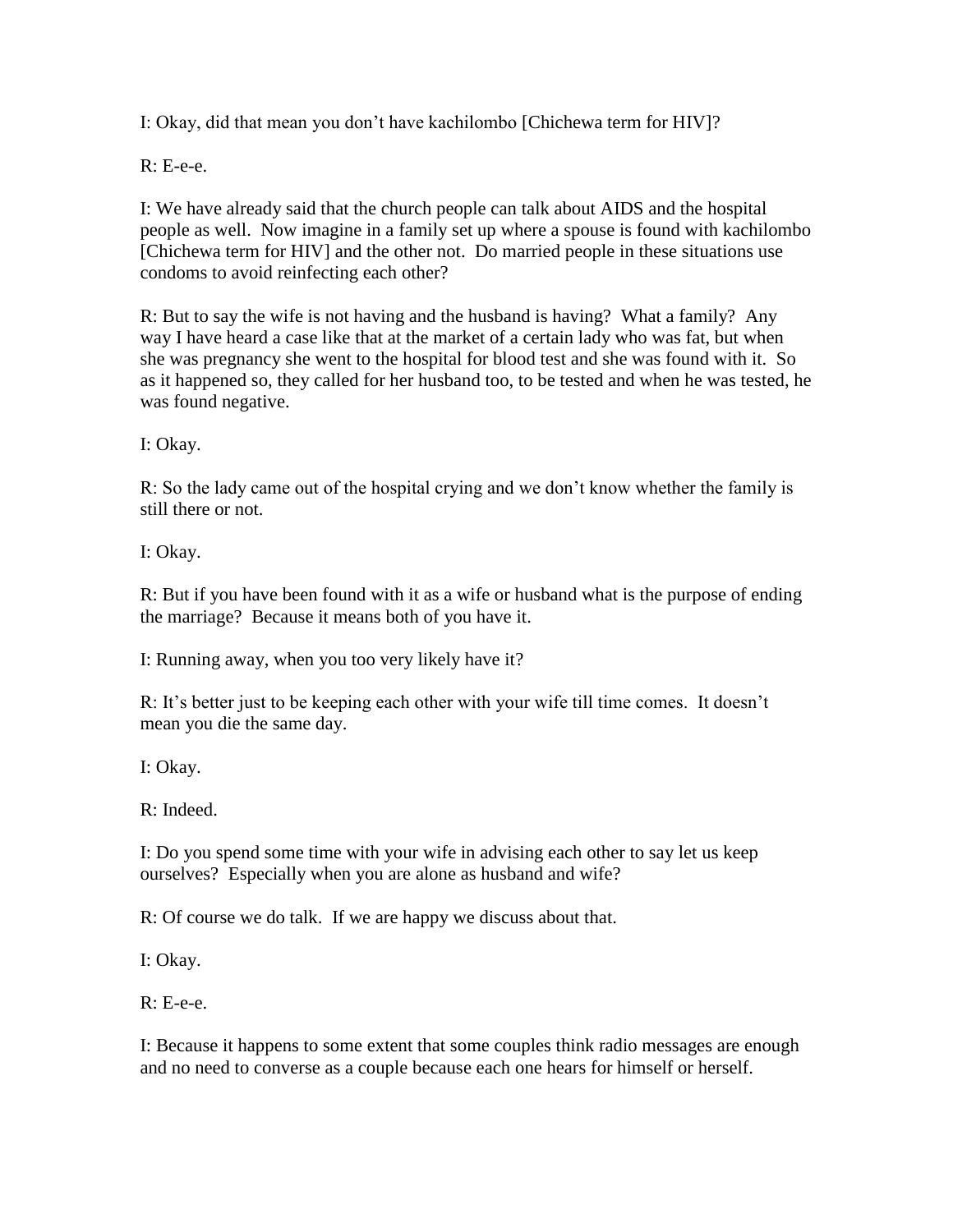R: Not with me and my wife, we do talk time after time.

I: Okay.

R: We say the issue of safety is in a person's hands.

I: Like here, how do you recognize a person who is suffering from AIDS? Just by looking at a person.

R: We see signs.

I: What signs?

R: There are others [some] who have rashes all over the body. Others [Some] have swellings.

I: Okay.

R: Indeed.

I: For you, do you see any goodness in testing blood?

R: Yes, you have to know whether you have it or not in your body.

I: Okay.

R: If you have it then you just start caring for yourself.

I: Okay.

 $R: E-e-e$ .

I: What advice can you give to people who say, its better just to stay without testing blood?

R: The advice I can give is that, its not good for such people to just stay without knowing their body condition. I can tell these people that, you can be staying thinking that you don't have when you have it. And if people who have it don't go for testing it means they will keep on destroying anybody they sleep with.

I: Okay.

R: Indeed.

I: Now they are some people who upon being found with kachilombo [Chichewa term for HIV] say, Its when I will become a womanizer and sleep with anybody on my way.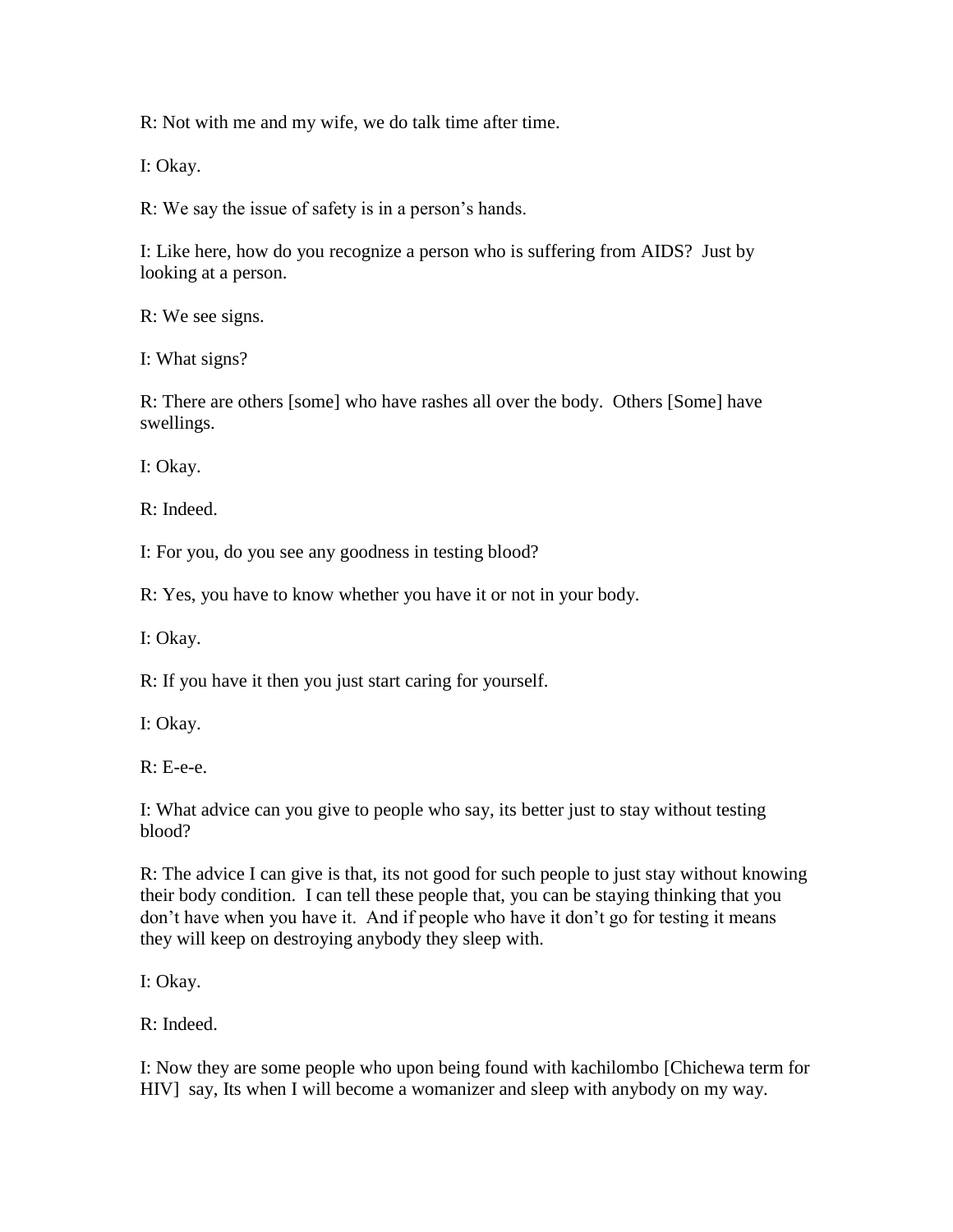What piece of advice can you give to such people?

R: Of course I can advise such people that, what you are doing is bad. You need just to stay as per your situation of HIV. But if you decide deliberately to do more sex after knowing your HIV status then you are doing wrong. Imagine you sleep with a woman who has no kachilombo [Chichewa term for HIV], it means that woman has taken it and she will sleep with other men and so on, it means it continues to spread all over.

I: Okay.

R: But if such people refuse to stop and continue sleeping around, you just leave them, since it's their heart's desire to do those things.

I: Okay.

R: Indeed.

I: The survey people started visiting you people sometime back in 90s. Do you see some things which we need to improve so that our survey goes on well in future?

R: (Disturbed by some passers-by and later on returns to the conversation).

I: Many people whom we visit may have good ideas about how our project should be run. Since you are one of such people in the survey we want to hear your views on what we can be doing so that more people come and test their blood.

R: [asks to repeat the question as he was partly attending to the passers-by]

I: Am saying many people are sometimes not free as you have shown with your wife, that both of you have agreed to be tested.

R: E-e-e.

I: Yes, sometimes people do not consent or agree because of the approach of the survey people. So we can't tell why maybe not many people are coming to test. But you can know since you stay in the village. So what am asking you is, what are your views on all this? What should be done so that most people come for VCT?

R: Okay, since it's a project in which you explain first to an individual and the individual cannot refuse.

I: Okay.

R: Because its also helpful to us, since we want to know our bodies, so I don't think people can refuse since you start chatting with somebody first, before you test him, it's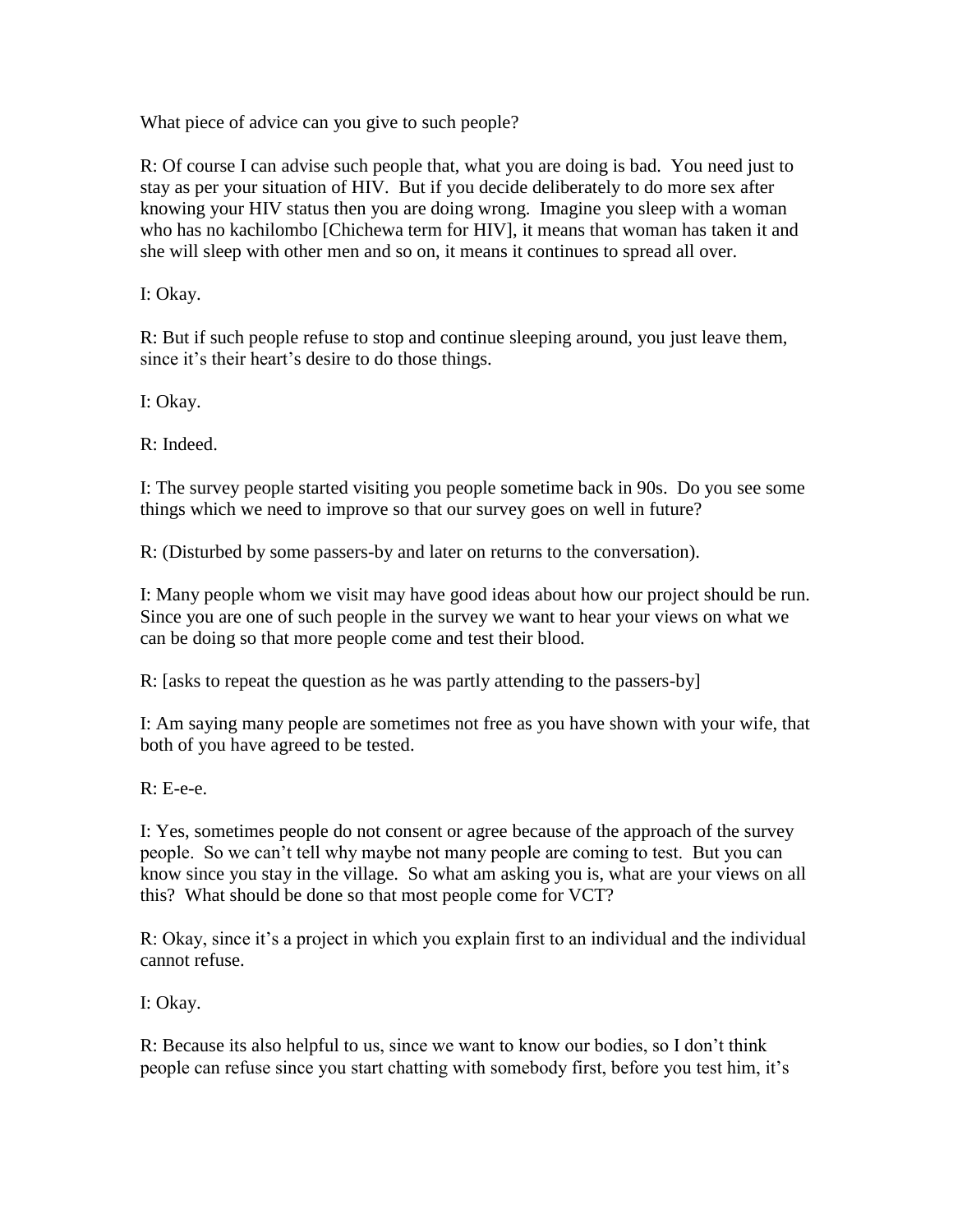just okay. Now through chatting with people before you test them, you will know what you want from them.

I: Okay. Thank you very much.

R: Welcome.

I: The other big issue on blood testing is behavioral change. You find that somebody is counseled not to do certain things but you still find such people continuing to do those things. For instance, you may talk of the pandemic that AIDS is dangerous but you still find out that some people do not understand. Why are people so resistant to change in your own understanding?

R: Of course you people need to help the nation of Malawi to change and that's why you find some of us like me very open with you.

I: okay.

R: Yes, because of your hardworking that's why we welcome you each time you come.

I: Thank you.

R: Yah.

I: Between the radio messages and the messages from the VCT counselors, which messages touch you most on blood testing or HIV?

R: You mean from the radio and from the counselors?

I: Yes.

R: Let me say both are good.

I: Okay.

R: E-e-e.

I: Is it so?

R: Of course the radio just announces but you explain and we have time to chat face to face.

I: Okay.

R: E-e-e.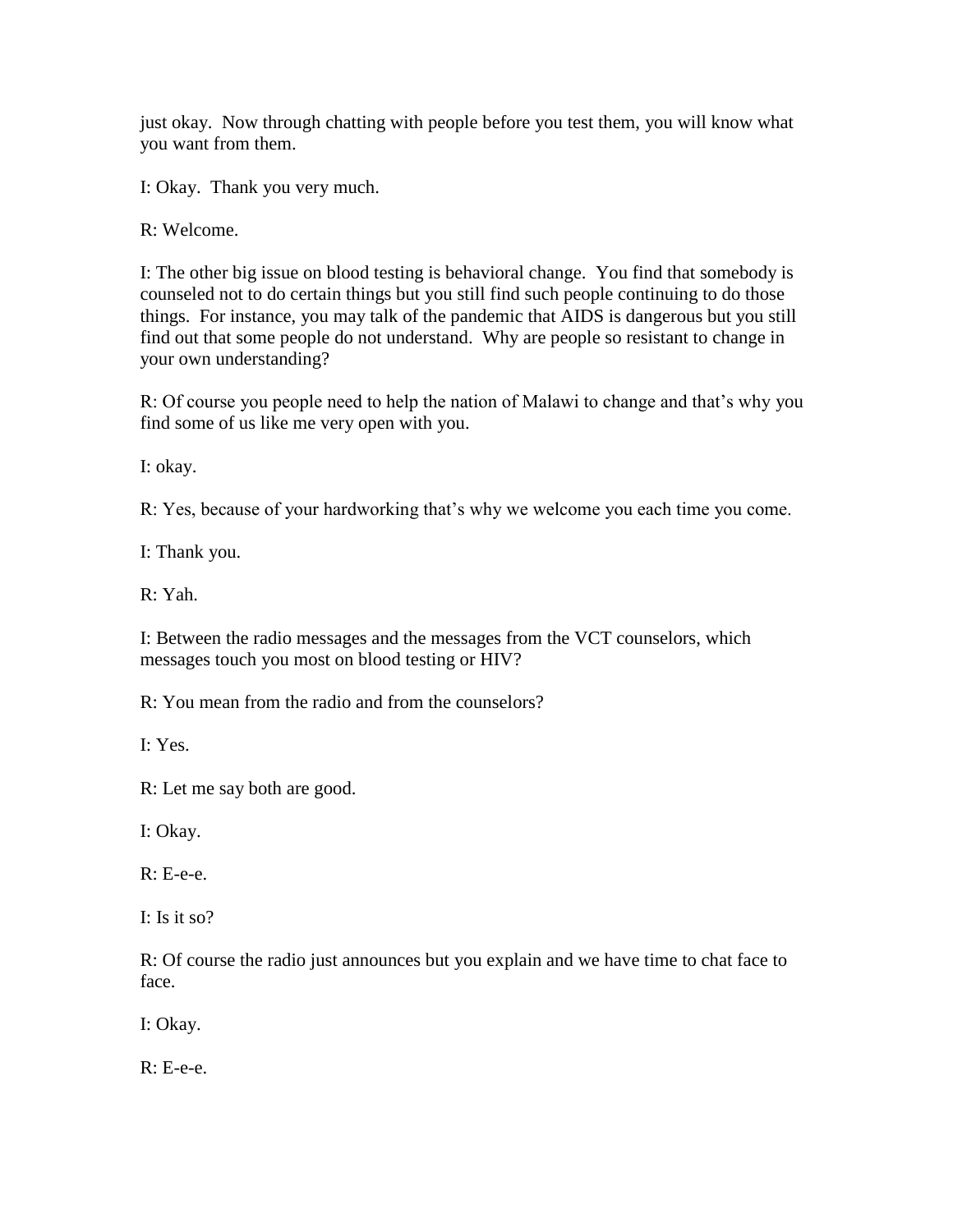I: If you compare your lifestyle before you met the kafukufuku [Chichewa for research] and now that you have met them, do you see any change in your life? Especially on what the survey is doing?

R: You mean satisfaction or what?

I: What I mean is that before you met the survey guys, it means hearing of AIDS was only through the radio. But meeting us its like we are the third people in addition to radio, and church people. What changes can you point then on your life?

R: For me no, I know they started in 2000 something, but I can not point any change, you have found me like this and when you come you shall find me the same.

I: Okay.

 $R: E-e-e$ .

I: No when we visit you people who are in the survey here in the village. Probably people should be speaking something about you people in the survey. What do people say about you?

R: Of some people say, you are selective, because you don't visit the whole village, why do you select doors or houses to visit? That's what some people say.

I: Do you then chat properly with such friends, because its like you were chosen alone in this village?

R: No am not segregated in any way because am the only one in the village who is in the survey.

I: Like the traditions of most Malawians do parents here in village free to talk about AIDS and blood testing to their children?

R: Yes the parents are open, they explain to their children that the world is now dangerous. If not they say, you are going to die with disease. I have seen this in many families where people talk to their children.

I: Okay.

R: For instance in that next village they were two daughters who could not heed advice from their parents on the dangers of HIV and we have buried both of them now because of womanizing/sleeping around.

I: Were they of the same family?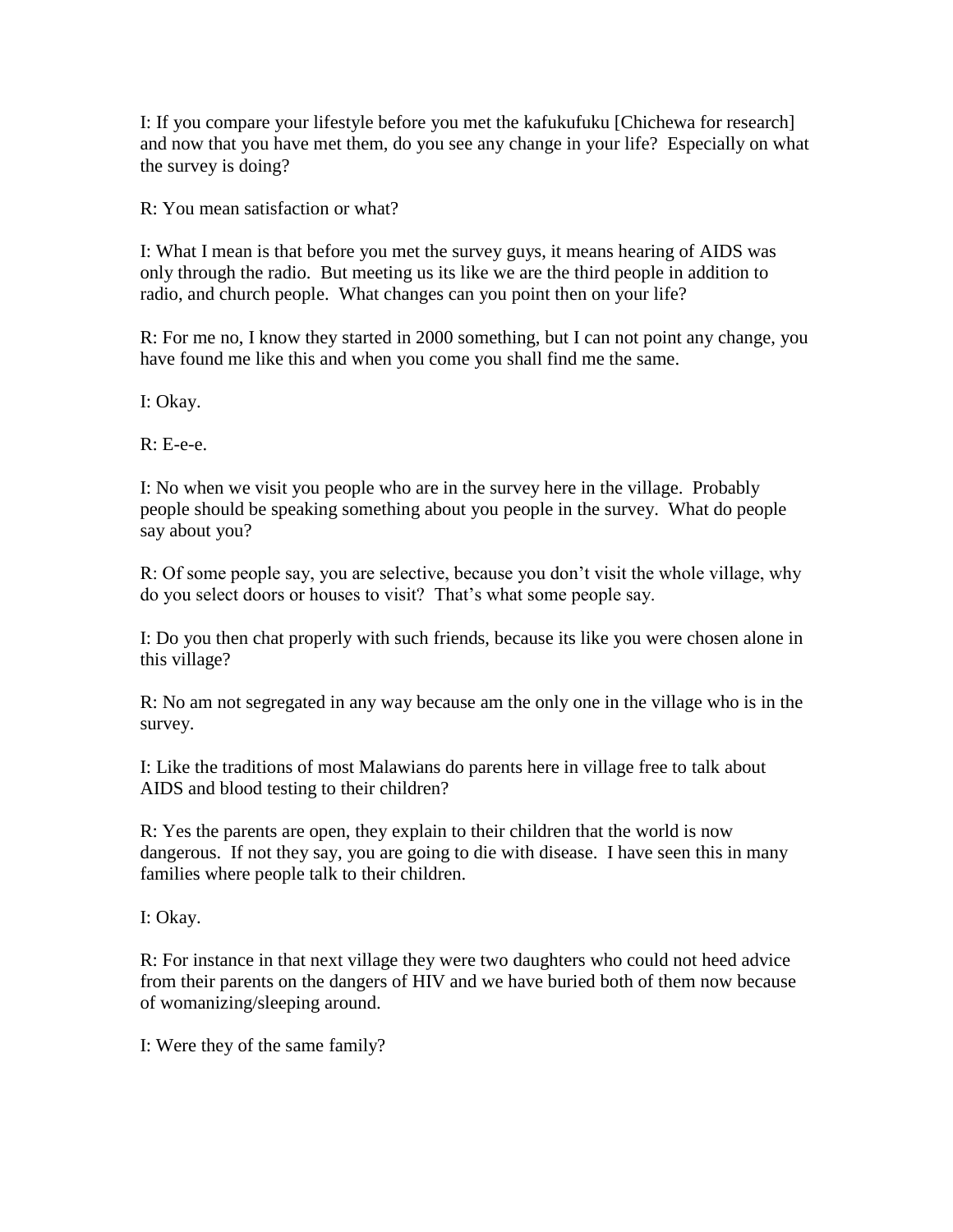R: Not necessarily the same family but rather neighbors only that they were more or less the same family.

I: Okay.

R: So because of womanizing going in beer halls in Mchinji. And they did not even take two years, they were gone.

I: Aaah.

 $R: E-e-e-e$ .

I: But parents tried to tell them that this is bad.

R: Yes the parents were advising these daughters but it remained to the daughters to take their parents advice seriously.

I: Okay.

R: E-ee-e.

I: Do you have children yourself who have reached the age that you can start advising them on the dangers of HIV?

R: I don't have a child, its six years now, my wife has no children.

I: Okay.

R: E-e-e.

I: Did you say, you are alone in your family? Or you have some sisters?

R: I have sisters but very young one of them is 3 years.

I: Then I think you can't say anything to them.

R: But I have brothers who are old like myself.

I: So have you ever shared some knowledge on VCT issues as we are doing now?

R: I have not yet shared with them on VCT, because they have never stayed here, they stay with their uncle somewhere at [VILLAGE NAME].

I: Okay.

R: E-e-e.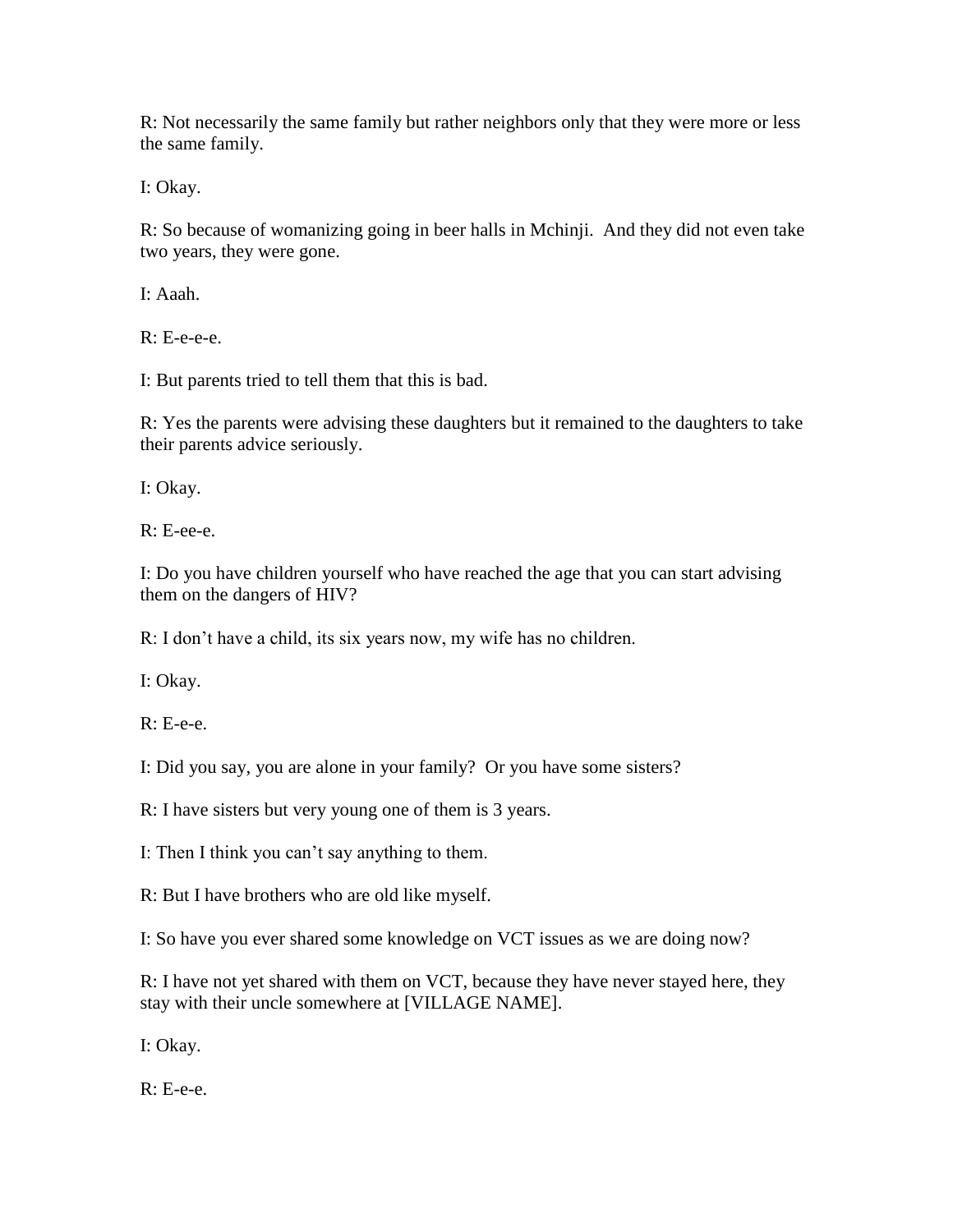I: And you say your heart did not beat fast when you were first approached by the VCT people to test your blood?

R: My heart did not beat faster.

I: Okay.

R: I was as any person, otherwise, I would not have given them my finger to prick if I had some worry. But I told them that do you job as far as you know it.

I: Okay.

R: E-e-e.

I: Did you say the village head here is [NAME]?

R: Yes, this is [VILLAGE] and the boundary is the road.

I: So you say she does not stand let's say on a meeting and tell her people the importance of blood test and dangers of HIV?

R: I have not heard her frequently saying something on VCT, and she does not usually call for meetings. You know she is a female village head, she was given [the position] just to follow the custom. But otherwise most issues of the village are run by the man of that house, where you found me when you were coming.

I: Okay.

R: Yes.

I: What reactions do people show who have been told that they are HIV positive?

R: You mean if they have it?

I: Yes.

R: There they have never shared with me.

I: Before we end our chatting, do you have something to comment or add in connection with what we have discussed on blood testing today?

R: Even if I ask, I was tested I saw the results for myself, even if I ask there will be nothing to happen.

I: We still ask because we people answer people differently and depending on the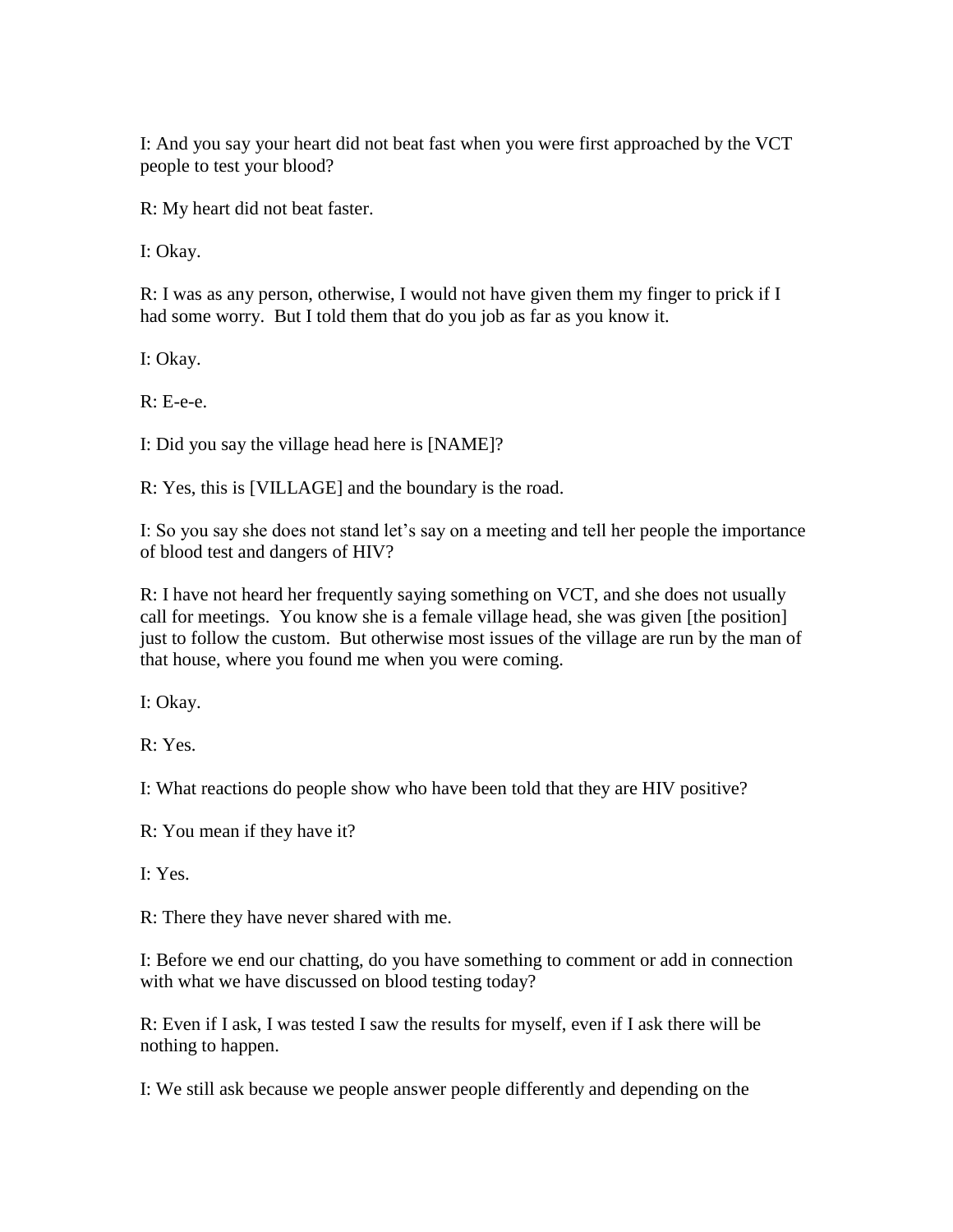question is simple or difficult to the person asked. It might also happen that maybe during the time these VCT people came you never thought of something but during this period of time you may have comments and questions.

R: My question then is, if a person has been found with it, what do you do?

I: There are several ways in which that person can be assisted, we may write a letter and give that person so that when he starts getting sick, he can go to the hospital and get free ARVs which the government has for its citizens who cannot afford to buy on their own. The ARVs are meant to prolong a person's life. Indeed, I know this maybe not well known here in the village but it's spoken on the radio now and again. That's why its good to know one's status on HIV so that, if you are found with it you can access such free drugs.

R: Okay. That was my only question.

I: People have also said quite a lot on gifts the VCT people have been giving since 1998 till today. Do you have any comment of such gifts?

R: You mean on gifts/

I: Yes.

R: Gifts were given to us whether lifebuoy soap, but at the end this other time I was give lifebuoy and 2ufresh soap.

I: Okay.

R: Of course when they came in one of their many journeys, they asked me about the foods I had in my house, what I possessed.

I: Okay.

R: If you don't' have certain things they asked, they could write them down.

I: Do you have anybody, whom you know that he was found with kachilombo [Chichewa term for HIV], don't mention the name.

R: You mean here?

I: Yes.

R: Of course I remember of 2000, one was found in this village.

I: Okay.